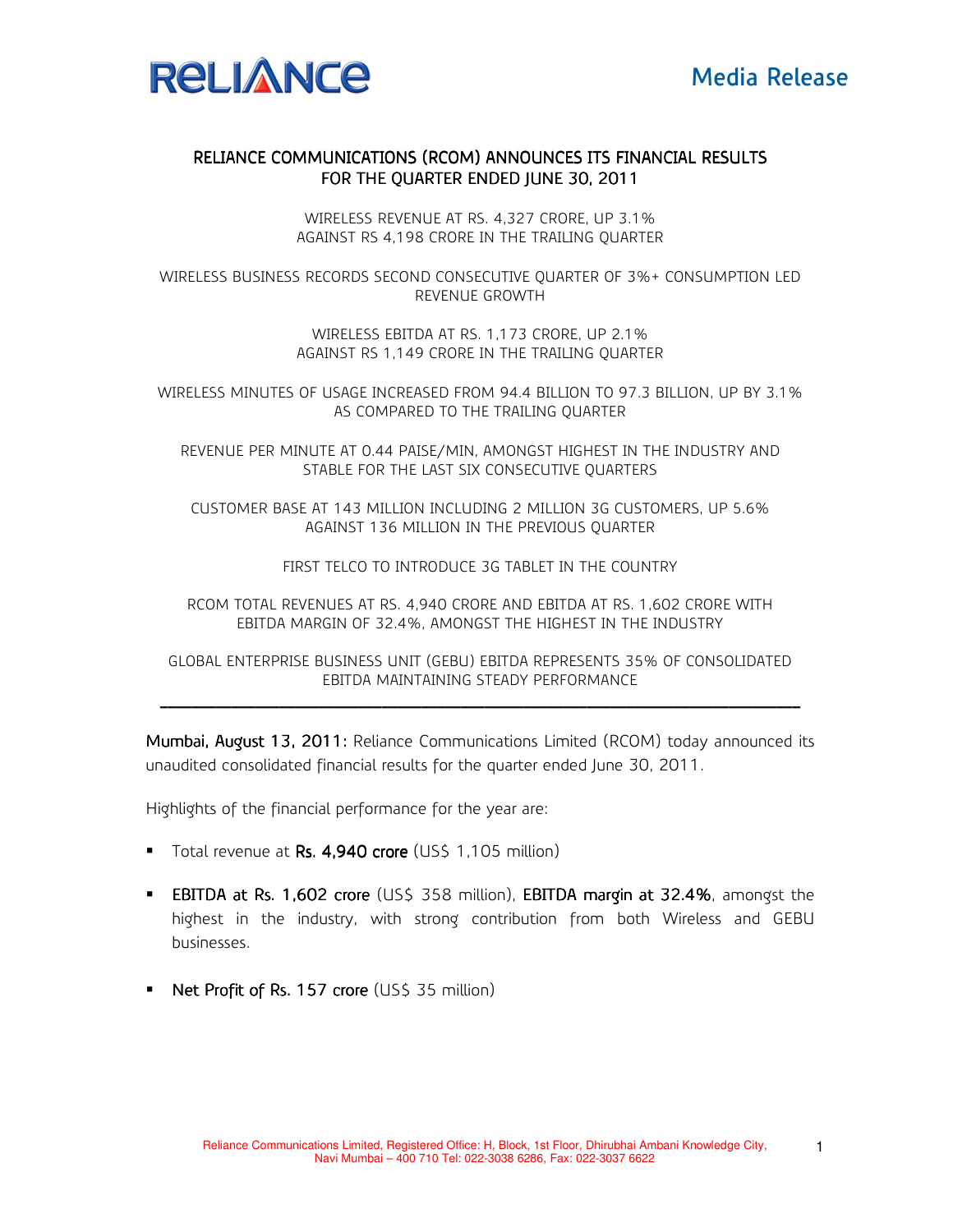

## **KEY HIGHLIGHTS:**

- 1. Wireless Revenue & EBITDA: Second consecutive quarter of  $3\%$ + consumption led revenue growth in the wireless business. Wireless EBIDTA at Rs. 1,173 crore, up by 2.1% as compared to Rs. 1,149 crore in previous quarter. Focus on 'Quality of Operations' continues through driving quality of customers, minutes and portfolio.
- 2. **RPM** : RPM stood at 44 paisa per minute, amongst the highest in the industry and stable for the last 6 consecutive quarters
- 3. **Consolidated EBIDTA:** RCOM EBIDTA margin at 32.4%, amongst the highest in the industry. Clear focus on profitable businesses, now delivering consistent EBITDA margins in the industry.
- 4. During the quarter, RCOM redeemed FCCB of USD 500 million in the month of May, 2011, fully geared up, to repay the future debt maturities (including redemption of FCCB worth about USD one billion due in March, 2012).
- 5. As earlier communicated, RCOM was the first and only operator to refinance its spectrum fees through ECB from China Development Bank. RCOM is benefiting from extended Loan Maturity of 10 years, and substantial annual interest cost savings of over Rs. 500 crores. This is the first and the largest ever syndicated loan for refinancing spectrum fees.
- 6. Reliance Communications introduces 3G Tablet: RCOM has the largest, widest 'wireless broadband data' network in the country. The recently launched 3G network (13 circles) provides coverage in 333 towns having 2 Mn. subscriber as of June 30, 2011. Our nationwide High Speed Data network on CDMA provides coverage in more than 800 towns. We provide unparallel 'wireless broadband experience in over 1,100 towns as of June, 2011.

Reliance Communications became the first 3G operator in India to enter the tablet space by unveiling its 'Reliance 3G Tab', a fully loaded Android tablet. The main features of the tablet are:

- a) The Reliance 3G tablet comes with a 7-inch capacitive touch screen with Android 2.3 OS and loaded with 512 MB RAM & a micro SD external storage. Aimed at all age groups, the light weight (389g) Reliance 3G Tablet comes with a 2.0MP rear camera and a front camera.
- b) Reliance 3G Tablet is attractively priced at Rs. 12,999 and can be used with any of the 3G voice and/or data plans available from Reliance.

2